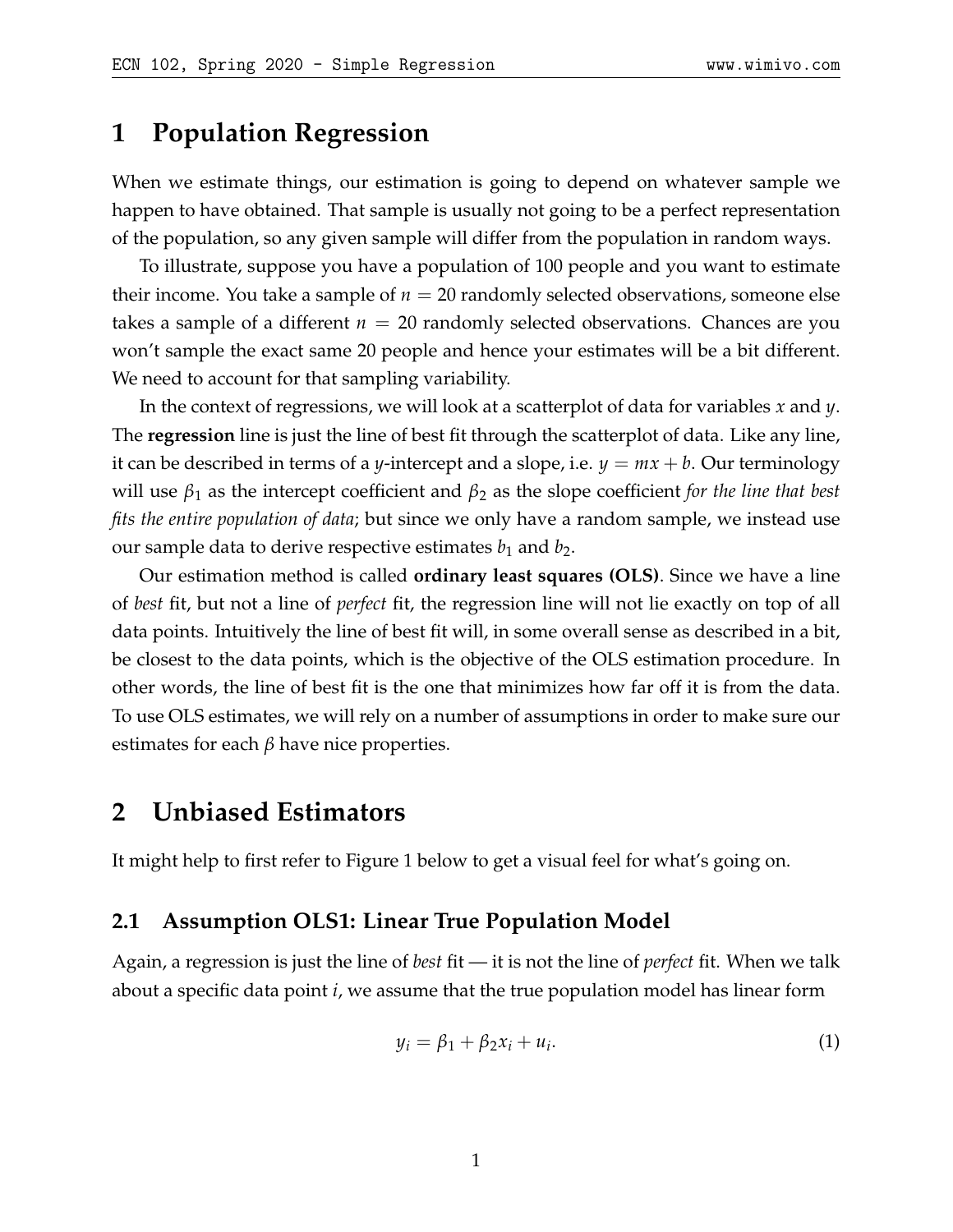**Violations of OLS1.** Note that the term *linear* here refers to the fact that the model is *linear in parameters*, that is, linear in *β*<sup>1</sup> and *β*2; there is no restriction placed upon the functional forms of the variables, however. For example, the model is still linear if we have something of the form

$$
\log(y_i) = \beta_1 + \beta_2 \log(x_i) + u_i,
$$

because we can simply define  $v \equiv \log(y_i)$  and  $w \equiv \log(x_i)$  and express the model as

$$
v_i = \beta_1 + \beta_2 w_i + u_i.
$$

On the other hand, this assumption would be violated if the true population model actually has form of, say,

$$
y_i = \beta_1 + x_i^{\beta_2} + u_i,
$$

because  $β_2$  enters the model exponentially instead of linearly.

### **2.2 Assumption OLS2: Zero Conditional Mean**

The zero conditional mean assumption states that

$$
E[u_i|x_i] = 0 \quad \text{for all } i. \tag{2}
$$

Remember, *u<sup>i</sup>* represents how wrong the line of best fit is for data point (*x<sup>i</sup>* , *yi*). The zero conditional mean assumption means that, given *x<sup>i</sup>* , we expect the line of best fit to not be wrong *on average*.

It's important because we'd like an answer for the question, "what do I expect *y* to be, given any value of *x*?" Consider a specific  $x = x^*$ , where  $x^*$  is just some number for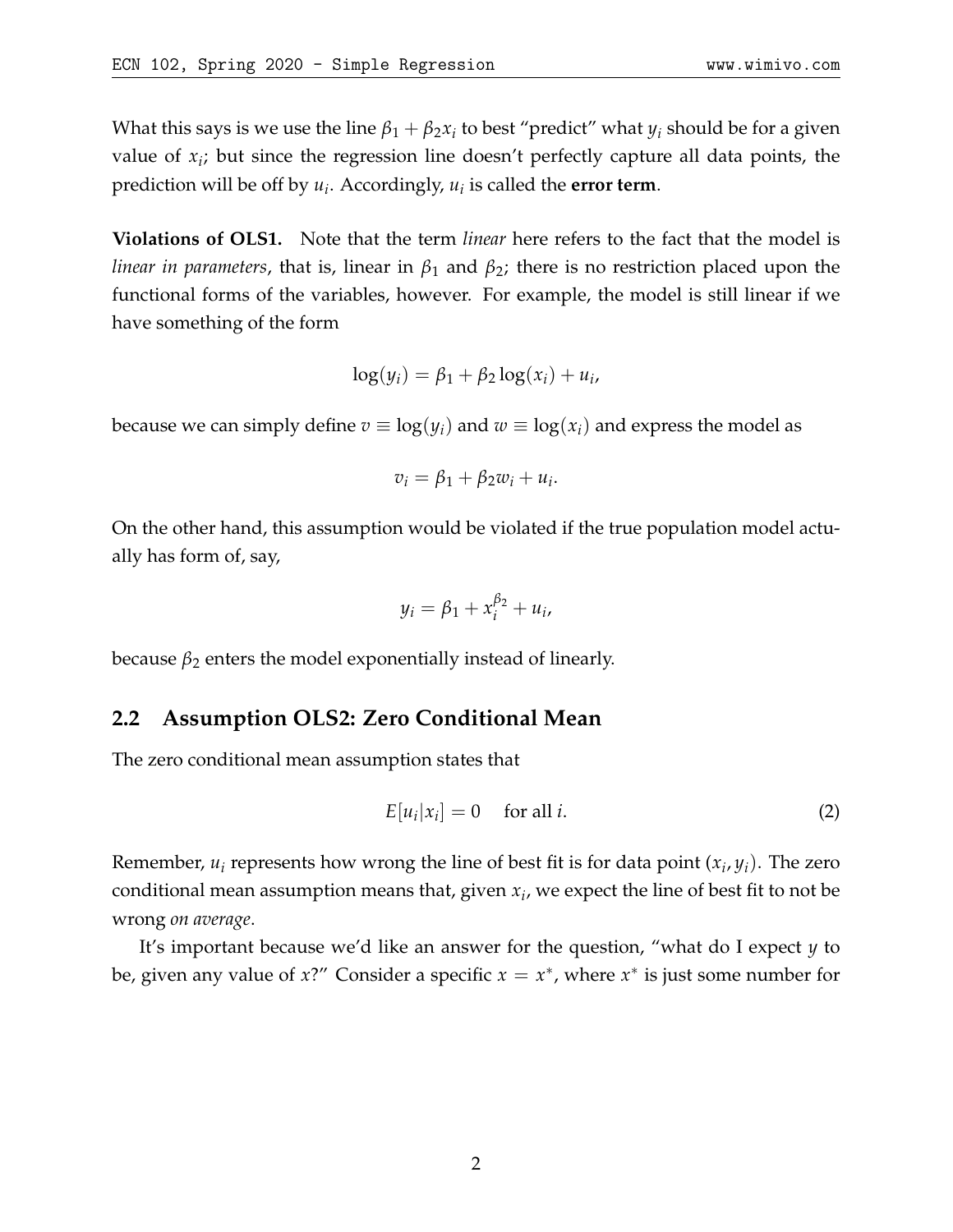which we want to predict *y*. [1](#page-2-0) This allows us to write

$$
E[y|x = x^*] = E[\beta_1|x = x^*] + E[\beta_2x|x = x^*] + E[u|x = x^*]
$$
  
=  $\beta_1 + \beta_2x^*$ .

This is true because  $\beta_1$  and  $\beta_2$  are just numbers — there is nothing random about them so we, uh, expect them to be themselves, regardless of what *x* is. And because of our zero conditional mean assumption, the error term drops out. Thus, the regression line is what we expect *y* to be for a given value of *x*.

**Violations of OLS2.** For more intuition, suppose  $E[u_i|x_i] \neq 0$ . Then when we plug in some data point *x<sup>i</sup>* , we expect the model's prediction of *y* to be wrong on average. It makes for a pretty lousy model when we expect it to be wrong, on average.

OLS assumption 2 is equivalent to saying that the error term *u* is uncorrelated with the regressor *x*. The idea is that we use *x* to explain *y*, and *u* is all of the other stuff that explains *y* that we haven't included in our model. If changing *x* has no effect on how *u* in turn affects *y*, then OLS assumption 2 is satisfied.

To illustrate a failure of OLS assumption 2, consider the regression

$$
wage = \beta_1 + \beta_2 education + u.
$$

I can think of other things besides years of education that might affect someone's wage, e.g. their IQ. Here, IQ is part of *u* because it is "other stuff" besides education that explains *wage*. But IQ is likely correlated with years education. So when you consider different *education*, you're also implicitly considering different IQ, and hence you do not get the direct relationship between *education* and *wage*. In other words, we are not holding IQ constant, and that gives us a biased estimate of how *education* relates to *wage*.

#### **2.3 Summary of OLS1-2**

So to summarize the implications of the first two OLS assumptions:

- a. The actual value  $y_i$  is given by  $y_i = \beta_1 + \beta_2 x_i + u_i$ .
- b. The regression line is what we expect  $y_i$  to be, given  $x_i$ :  $E[y_i|x_i] = \beta_1 + \beta_2 x_i$ .
- c. Hence the error term is given by  $u_i = y_i E[y_i|x_i]$ .

<span id="page-2-0"></span><sup>1</sup>For example, we might want to predict how many cavities a person has (*y*) if they eat 200 grams of sugar per day  $(x = 200)$ .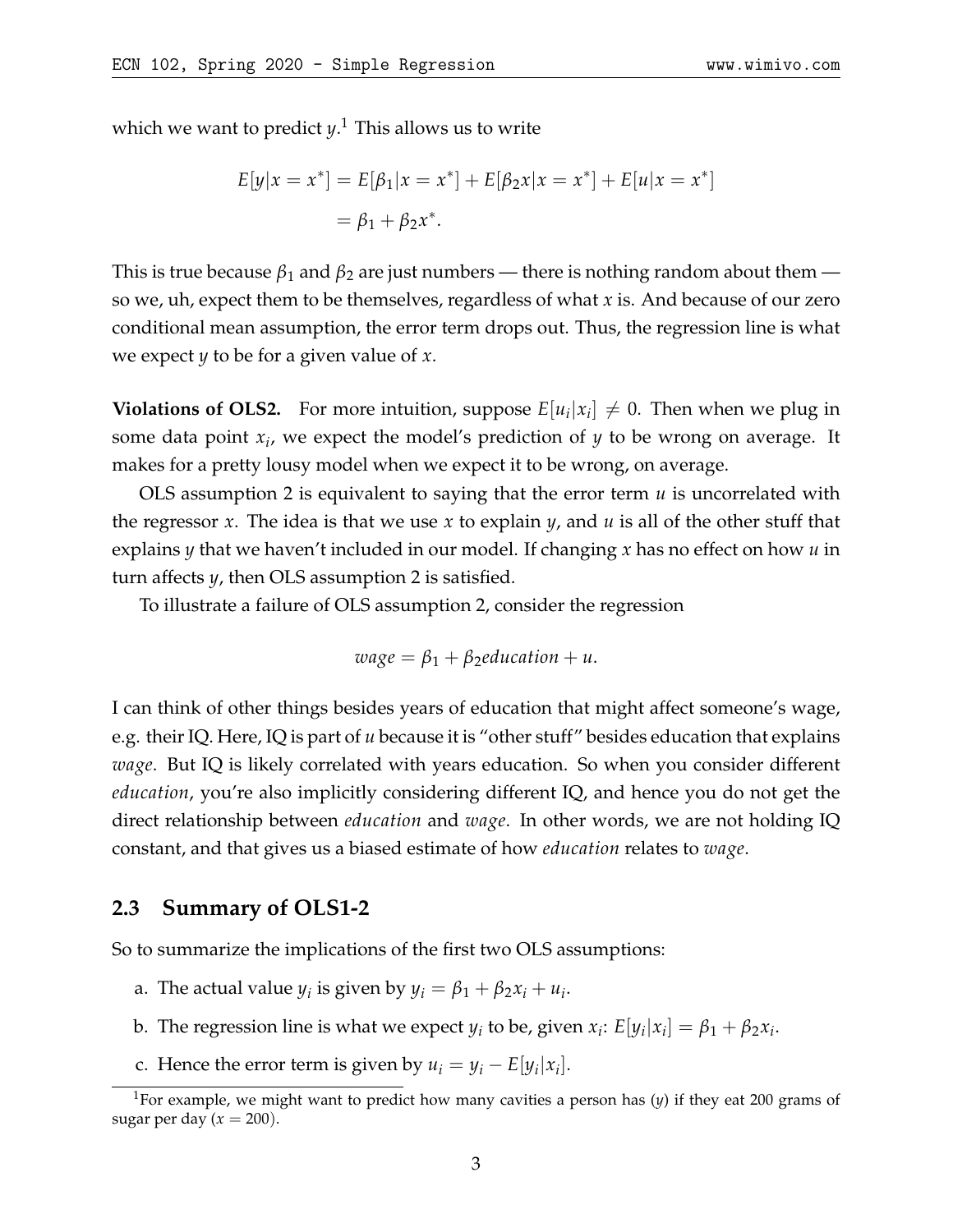<span id="page-3-0"></span>OLS assumptions 1 and 2 imply that OLS estimates (explained soon)  $b_1$  and  $b_2$  of  $\beta_1$  and *β*<sup>2</sup> are *unbiased*; in other words, we expect the estimates to be their true values. In maths,  $E[b_1] = \beta_1$  and  $E[b_2] = \beta_2$ .



FIGURE 1: Suppose the dots here capture the entire population of data. Pick some arbitrary data point  $(x_i, y_i)$ . The regression line tells us  $E[y_i | x = x_i]$ , that is, what value we expect  $y_i$  to be for independent variable  $x_i$ . This is the **conditional mean** of  $y_i$  given  $x_i$ . But the regression line is a line of *best* fit, not a line *perfect* fit, so the actual value of *y<sup>i</sup>* will in general be different than what we expect it to be based on the regression line. The difference between what *y<sup>i</sup>* actually is and what we expect  $y_i$  to be based on the regression,  $y_i - \beta_1 - \beta_2 x_i$ , is the error term,  $u_i$ .

### **3 BLUE**

We can throw down two more assumptions to make analysis even nicer.

#### **3.1 Assumption OLS3: Homoskedasticity**

The variation of  $u_i$  given  $x_i$  is the same number  $\sigma_u^2$  for any  $x_i$ . In math,

$$
Var(u_i|x_i) = \sigma_u^2 \quad \text{for all } i. \tag{3}
$$

This condition is illustrated in Figure [2.](#page-4-0)

**Violations of OLS3.** OLS assumption 3 fails often in practice, but can easily be accommodated by using **heteroskedasticity-robust standard errors**. Mathematically it is beyond the scope of this course, but it is very easy to implement in Stata using the command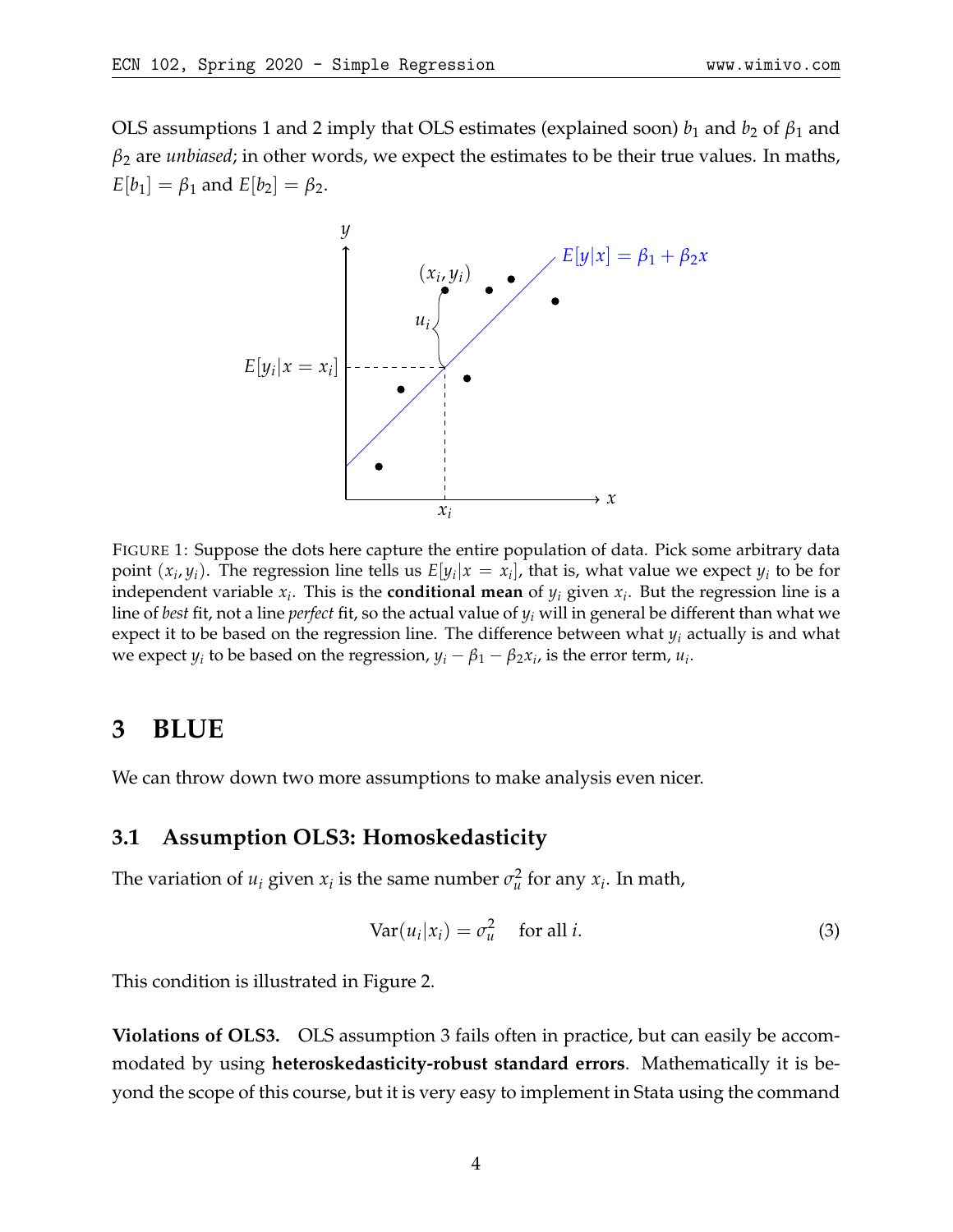<span id="page-4-0"></span>

FIGURE 2: The figure on the left is an example of heteroskedasticity; the right an example of homoskedasticity. The left is heteroskedastic because the variation of errors around the regression line gets bigger as *x* increases.

regress y x, vce(robust). (So you should know that heteroskedasticity is a thing that we should be concerned about.)

#### **3.2 Assumption OLS4: Independent Errors**

Errors for different observations are statistically independent, that is,

$$
u_i \perp u_j \quad \text{whenever } i \neq j. \tag{4}
$$

**Violations of OLS4.** When dealing with time series data, errors are often correlated over time. For instance, a positive error for GDP data indicates above-average GDP; but if GDP is above-average in one period, there is a good chance it will be above-average next period as well. Which is to say, a positive error term this quarter predicts a positive error term in the next quarter (as well as the previous quarter), so error terms are correlated.

#### **3.3 Summary of OLS1-4**

Adding OLS assumptions 3 and 4 allows us to say that the variation of *y* given *x* is also constant, and specifically,  $Var(y|x) = \sigma_u^2$ . OLS assumptions 1-4 imply also imply that estimates are **consistent**, provided the variances of the estimates go to zero as  $n \to \infty$ . Put somewhat crudely, this means that our estimates get arbitrarily close (in probability) to their true population values as the sample size increases. Basically the law of large numbers again. In math, we write  $b \stackrel{p}{\to} β$ .

We can go even further, however. Under OLS assumptions 1-4, the estimates are said to be **BLUE**, which stands for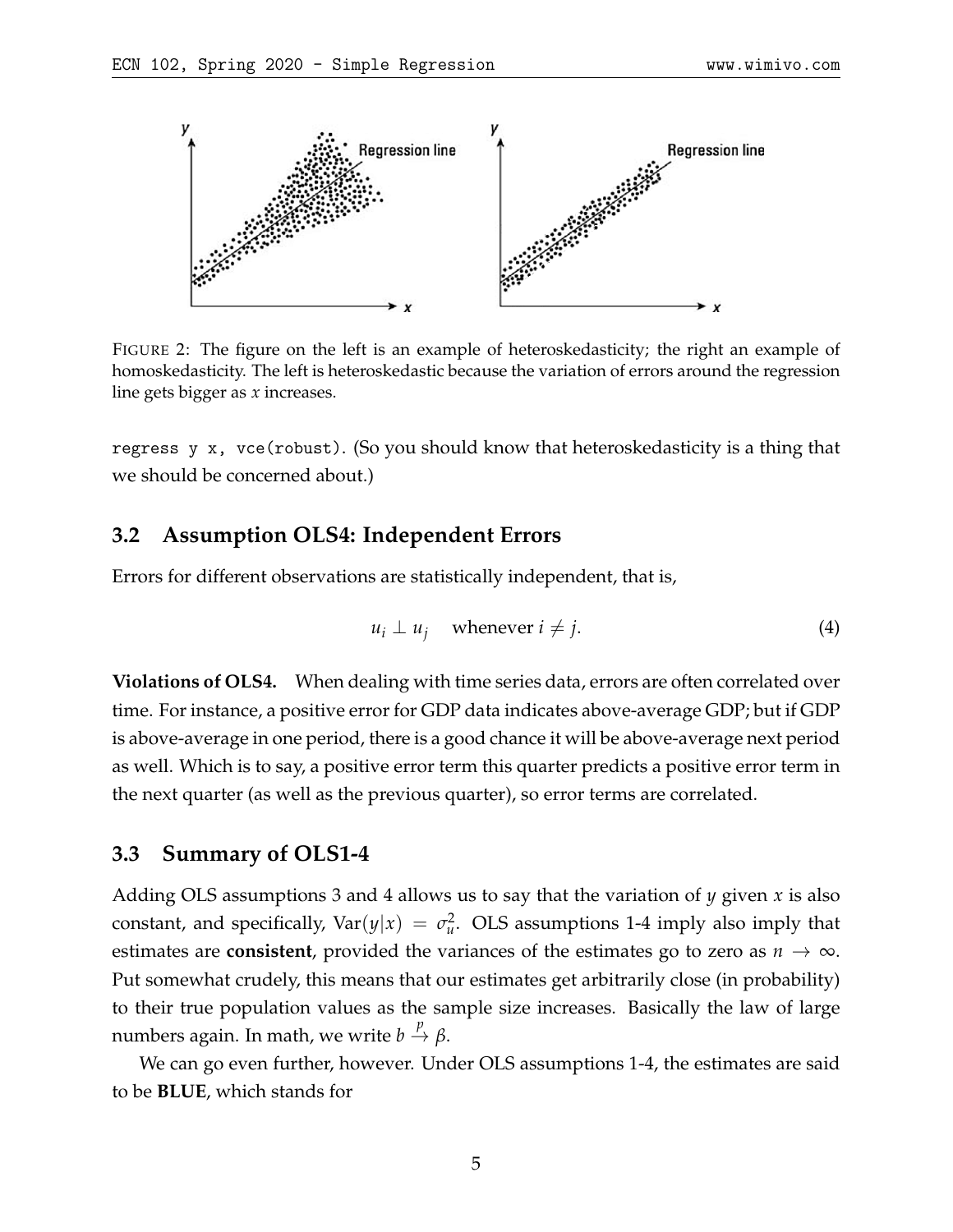- Best **b**est **b** (estimates have the smallest standard errors...) • Linear (among linear models...)
- **Unbiased** (that give unbiased...) • **E**stimator (um, estimates.)

# **4 BUE**

We can make a fifth assumption for one more nice result, although we're pushing it with this assumption and, frankly, it's not a particularly important assumption for this course.

**Assumption OLS5: Normally Distributed Errors.** Error terms have normal distribution with some variance  $\sigma^2$ ,

$$
u_i \sim \mathcal{N}\left(0, \sigma^2\right). \tag{5}
$$

This allows us to say that OLS estimates are **BUE**, which means that they have the smallest standard errors among unbiased models, even when compared to nonlinear models. Also note that this is an essential condition if we want to do inference on small sample sizes because it allows us to say that it is exactly true that

$$
\frac{b_2-\beta_2}{\text{se}(b_2)} \sim T(n-2).
$$

# **5 Recapping the OLS Assumptions**

We have five OLS assumptions that give the following implications:

- OLS1 (linear model) and OLS2 (zero conditional mean) imply unbiased OLS estimates and  $E[y|x] = \beta_1 + \beta_2 x$ .
- Adding OLS3 (homoskedasticity) and OLS4 (independent errors) imply that  $Var(y|x)$  =  $\sigma_u^2$  is constant, and that the estimate  $b_i$  for each  $\beta_i$  is consistent.
- OLS assumptions 1-4 therefore imply that OLS estimates of *β* are BLUE.
- Adding OLS5 (normality of errors) implies that OLS estimates of *β* are BUE and

$$
\frac{b_2 - \beta_2}{\text{se}(b_2)} \sim T(n-2) \text{ exactly.}
$$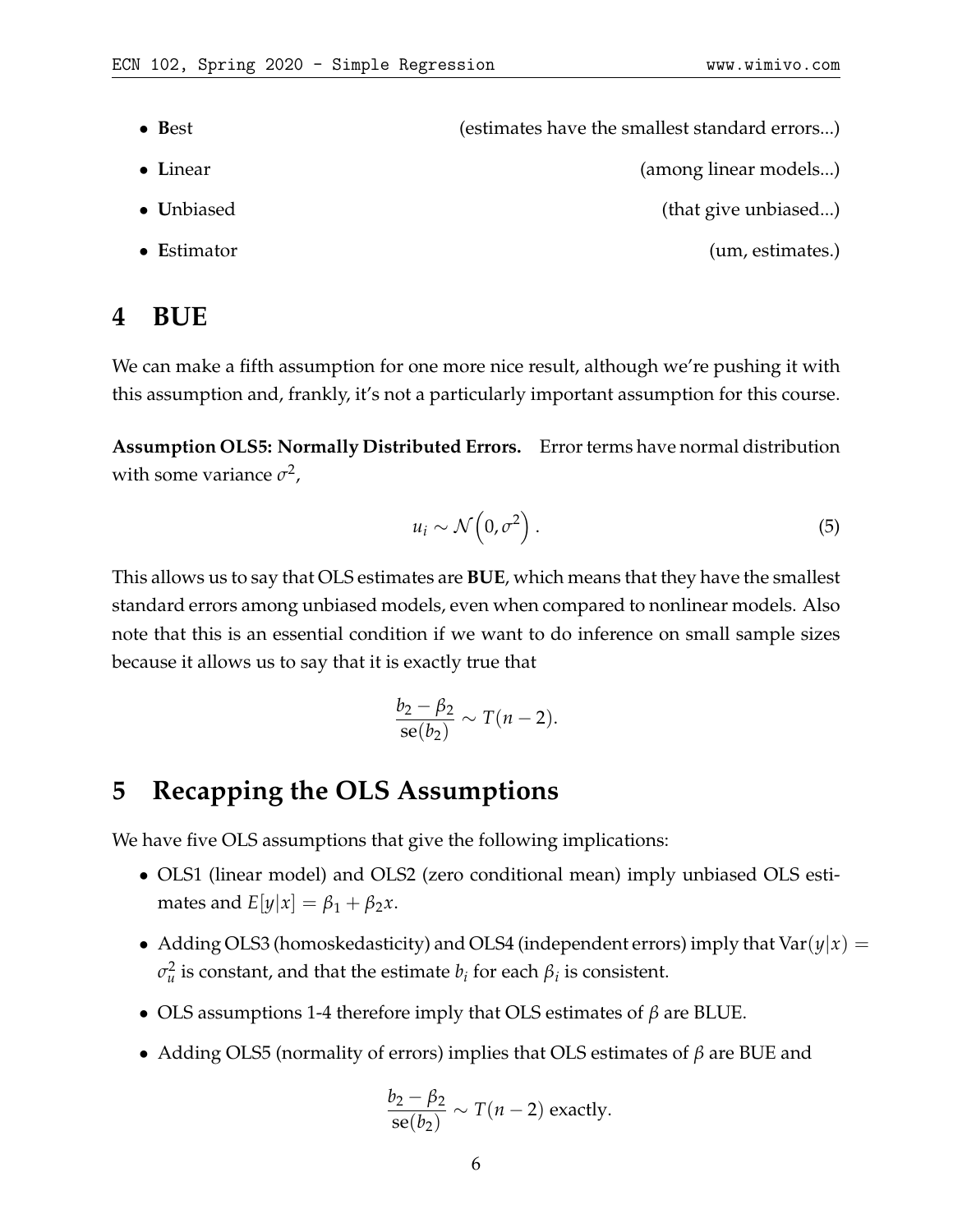We will weaken many of these assumptions as we go further into the course, but it's almost always best to start with the easiest result and then break it down from there.

### **6 OLS Estimation of a Regression**

Again,  $b_1$  is the estimate of  $\beta_1$  and  $b_2$  the estimate of  $\beta_2$ . Intuitively, we want a model that makes the fewest mistakes possible with the data. We quantify "fewest" by considering the difference between the actual values *y<sup>i</sup>* and the **fitted values** as predicted by the model, given by  $\widehat{y}_i = b_1 + b_2 x_i$ ; this is referred to as the **residual**, denoted  $e_i$ , defined as

$$
e_i \equiv y_i - \widehat{y}_i = y_i - [b_1 + b_2 x_i]. \tag{6}
$$

Think of the residual as capturing how wrong the estimated line of best fit is. Minimizing residuals overall should like a good idea. To summarize,

- a. The actual value  $y_i$  is given by  $y_i = b_1 + b_2x_i + e_i$ .
- b. The regression line is what we expect  $y_i$  to be, given  $x_i$ :  $\widehat{y}_i = b_1 + b_2 x_i$ .
- c. Hence the residual is given by  $e_i = y_i \widehat{y}_i$ .

<span id="page-6-0"></span>Hopefully you've noticed that residual  $e_i$  is like the sample analogue of the error  $u_i$ . Indeed, in many places  $e_i$  written as  $\widehat{u}_i$  instead, as the hat notation often refers to estimates.



FIGURE 3: Suppose our sample consists of only the hollow red dots. Thus the estimated regression line (the solid red line) is different than the true population regression line (dashed in blue). For data point  $x_i$ , it gives us a prediction for  $y_i$ , i.e. the fitted value  $\hat{y}_i$ . The fitted value will not in concrete to exactly the two value  $y_i$  and the difference between the two value and the fitted value general be exactly the true value  $y_i$ , and the difference between the true value and the fitted value is the residual,  $e_i = y_i - \widehat{y}_i$ . This example illustrates a positive residual,  $e_i > 0$ .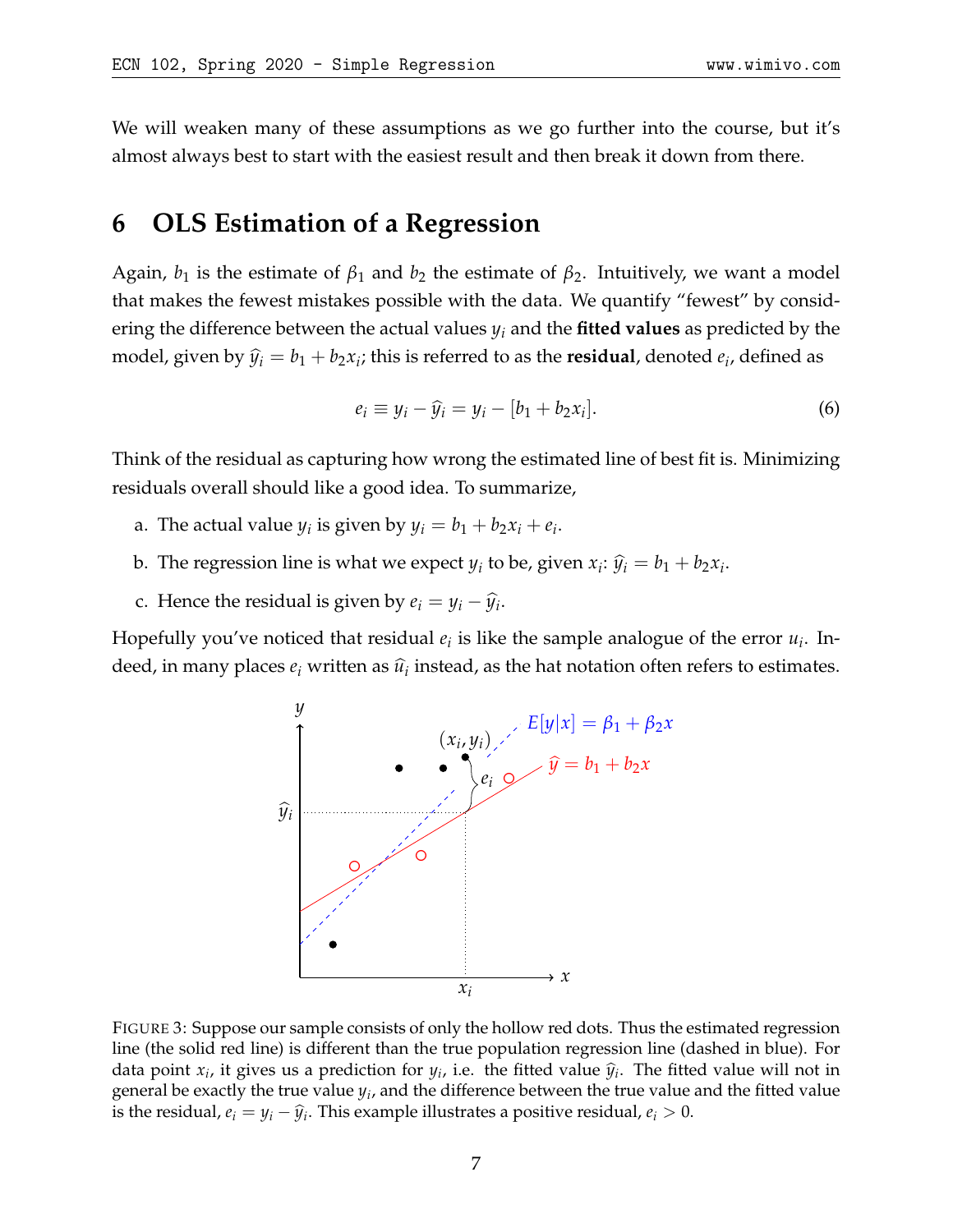We square each residual to ensure that it's positive, then we add the squared terms all up: this is the **residual sum of squares (RSS)**. We want the estimates that *minimize the residual sum of squares.* In mathspeak, we want to solve

<span id="page-7-0"></span>
$$
(b_1, b_2) = \underset{b_1, b_2}{\arg \min} \sum_{i=1}^{n} (y_i - [b_1 + b_2 x_i])^2 = \underset{b_1, b_2}{\arg \min} \sum_{i=1}^{n} e_i^2.
$$
 (7)

The solution to this is the **ordinary least squares (OLS)** estimation for a linear regression. I omit the details, but explicitly solving OLS (using calculus to find critical points) gives formulas

$$
b_2 = \frac{\sum_{i=1}^n (x_i - \bar{x})(y_i - \bar{y})}{\sum_{i=1}^n (x_i - \bar{x})^2} = \frac{\frac{1}{n-1} \sum_{i=1}^n (x_i - \bar{x})(y_i - \bar{y})}{\frac{1}{n-1} \sum_{i=1}^n (x_i - \bar{x})^2} = \frac{s_{xy}}{s_x^2} = r_{xy} \times \frac{s_y}{s_x},
$$
(8)

$$
b_1 = \bar{y} - b_2 \bar{x},\tag{9}
$$

where *sxy* is the **sample covariance** of *x* and *y*, defined by

$$
s_{xy} \equiv \frac{1}{n-1} \sum_{i=1}^{n} (x_i - \bar{x})(y_i - \bar{y}), \qquad (10)
$$

and  $r_{xy}$  is the **sample correlation coefficient** of *x* and *y*, defined by

$$
r_{xy} \equiv \frac{s_{xy}}{s_x s_y}.\tag{11}
$$

I give several different expressions for *b*<sup>2</sup> because, depending on how a problem is worded, one expression might be more applicable than the others. Note that the first expression is the one given on the exam formula sheet. The last one is useful because it shows the relationship between the slope and the correlation coefficient, specifically, you adjust the correlation coefficient by the ratio of standard deviations.

Again, under OLS assumptions 1 and 2, the estimates will be unbiased:  $E\lvert b_1 \rvert = \beta_1$  and  $E[b_2] = \beta_2$ . That said, they will be different in generality than their population analogues because, well, they're estimates. Hence our estimated regression line will be more or less different than the population regression line, depending on how closely our sample reflects the population. This is illustrated in Figure [3.](#page-6-0)

Furthermore, OLS assumptions 3 and 4 imply that the variance of the slope estimate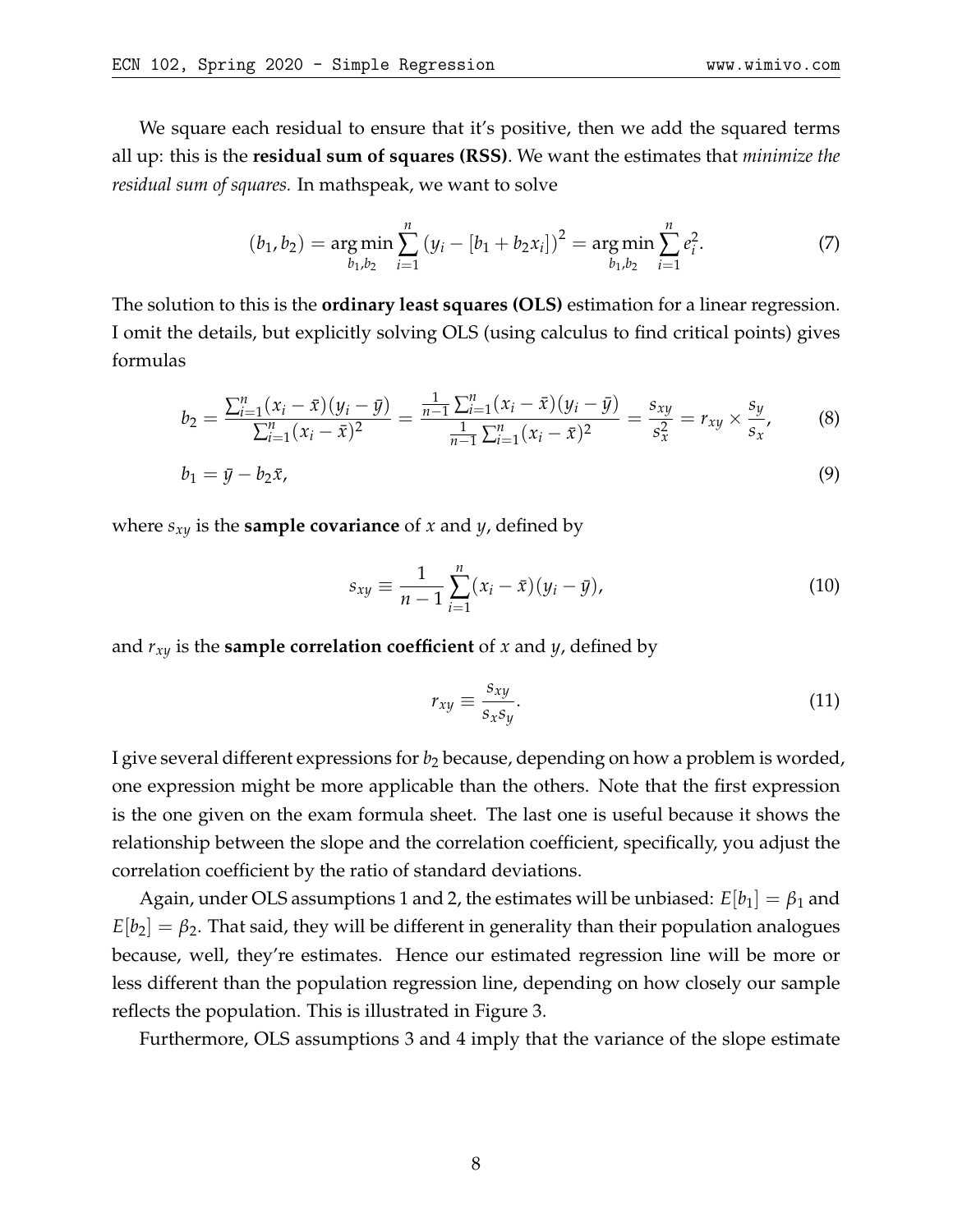$b_2$  will be

$$
Var(b_2) = \frac{\sigma_u^2}{\sum_{i=1}^n (x_i - \bar{x})^2} \equiv \sigma_{b_2}^2.
$$
 (12)

### **7 Explained and Unexplained Variation**

To reiterate, we define the **residual sum of squares** to be

$$
RSS \equiv \sum_{i=1}^{n} (y_i - \widehat{y}_i)^2.
$$
 (13)

This is the overall measure of how far off the estimated regression line is relative to the data; each residual is squared so that the "mistakes" are positive. You can think of this as being the variation of data around  $\bar{y}$  that cannot be explained by x.

Dividing RSS by *n* − 2 (because we are estimating two parameters, one for each *β*) and taking the square root gives the **standard error of the regression**,

$$
s_e \equiv \sqrt{\frac{\text{RSS}}{n-2}} = \sqrt{\frac{1}{n-2} \sum_{i=1}^{n} (y_i - \widehat{y}_i)^2},
$$
(14)

which is the sample analogue of  $\sigma_u$  as used in OLS3 and OLS4. This is sometimes called the **standard error of the residuals** or **root mean squared error (RMSE)**.

Take my word for it that  $\bar{e} = 0$ , that is, the mean of residuals is zero.<sup>[2](#page-8-0)</sup> Then if we were to write down the standard deviation of residuals, taking into account that we now have *n* − 2 degrees of freedom, we would write

$$
SD(e) = \sqrt{\frac{1}{n-2} \sum_{i=1}^{n} (e_i - \bar{e})^2}
$$

$$
= \sqrt{\frac{1}{n-2} \sum_{i=1}^{n} (e_i)^2}
$$

$$
= \sqrt{\frac{1}{n-2} \sum_{i=1}^{n} (y_i - \hat{y}_i)^2},
$$

which is precisely *s<sup>e</sup>* as given above. The takeaway is that the standard error of the re-

<span id="page-8-0"></span> $2$ This was given in lecture as an optional exercise; I leave it as such. But the key is to take the derivative of equation [\(7\)](#page-7-0) with respect to *b*<sup>1</sup> and set it equal to zero, which must be the case from minimization of OLS (again think back to calculus and critical points).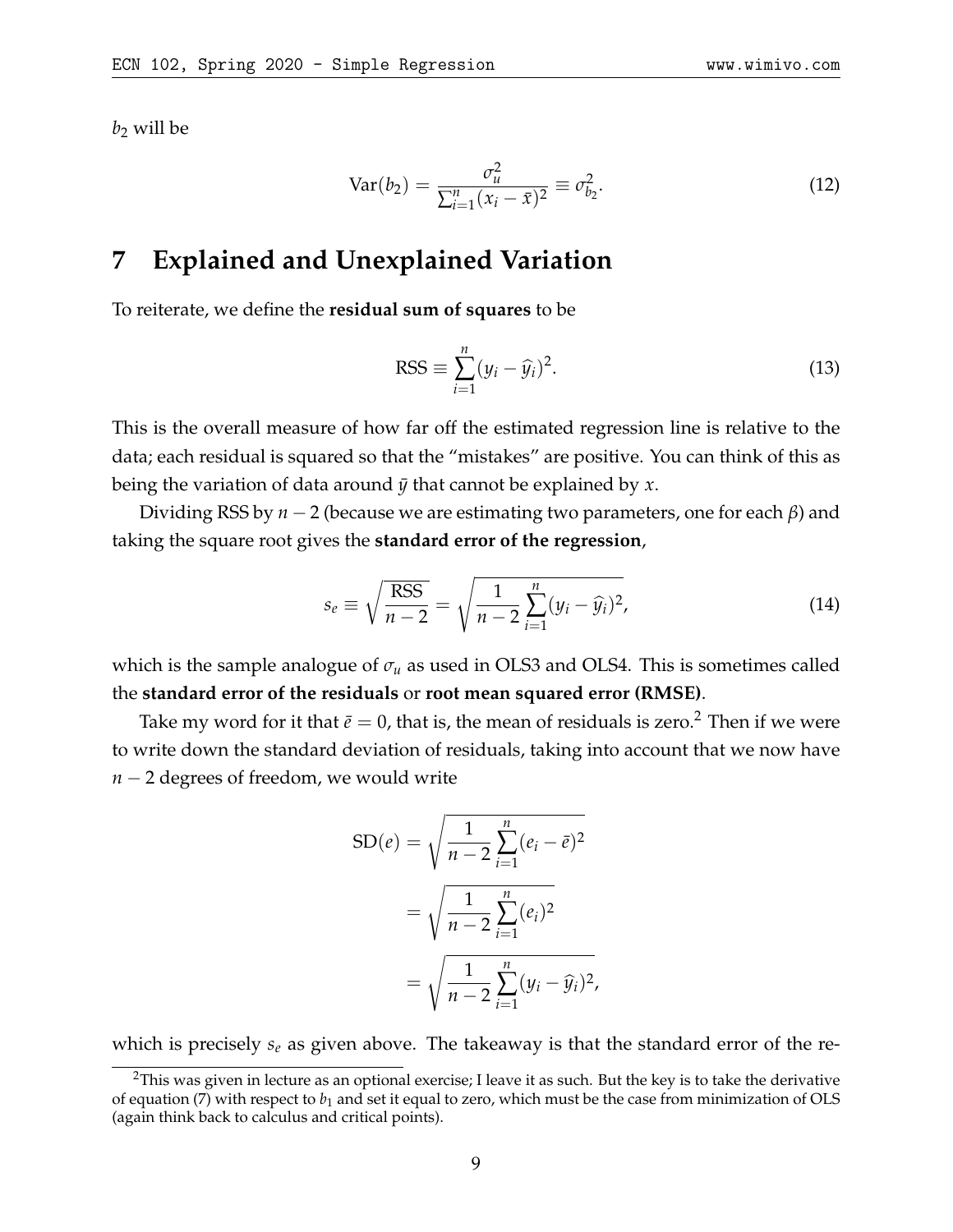gression is really just the standard deviation of the residual.

On the other hand, the variation of data around  $\bar{y}$  that can be explained by x is the **explained sum of squares**,

$$
ESS \equiv \sum_{i=1}^{n} (\widehat{y}_i - \bar{y})^2.
$$
 (15)

Finally, the total variation of data around  $\bar{y}$  is given by the **total sum of squares**,

$$
TSS \equiv \sum_{i=1}^{n} (y_i - \bar{y})^2.
$$
 (16)

Based on the intuition it should not be surprising (not difficult to show either) that

$$
TSS = ESS + RSS.\t(17)
$$

Total variation is explained variation plus unexplained variation. Great.

The proportion of explained variation around  $\bar{y}$  is called the **R-squared** or **coefficient of determination**, defined as

$$
R^2 \equiv \frac{\text{ESS}}{\text{TSS}} = 1 - \frac{\text{RSS}}{\text{TSS}}.\tag{18}
$$

If *R* 2 is high, then *x* explains a lot about what's going on with *y*; if *R* 2 is low, then it doesn't. There is no cutoff for what should be considered "high" or "low," however. Note that *R* 2 also equals the squared correlation between *y* and *x*, that is,  $R^2 = r_{xy}^2$ . Also note that  $R^2$ is only valid if the regression includes the intercept.

## **8 Estimator Properties and Inference**

We are primarily interested in *β*<sup>2</sup> because it captures the relationship between *x* and *y*. Under OLS assumptions 1-4, our slope estimator  $b_2$  has expected value of  $\beta_2$  because it is unbiased; and it also has variance  $\sigma _{b}^{2}$  $\tilde{b}_2$ . Thus we can write

$$
b_2 \sim (\beta_2, \sigma_{b_2}^2). \tag{19}
$$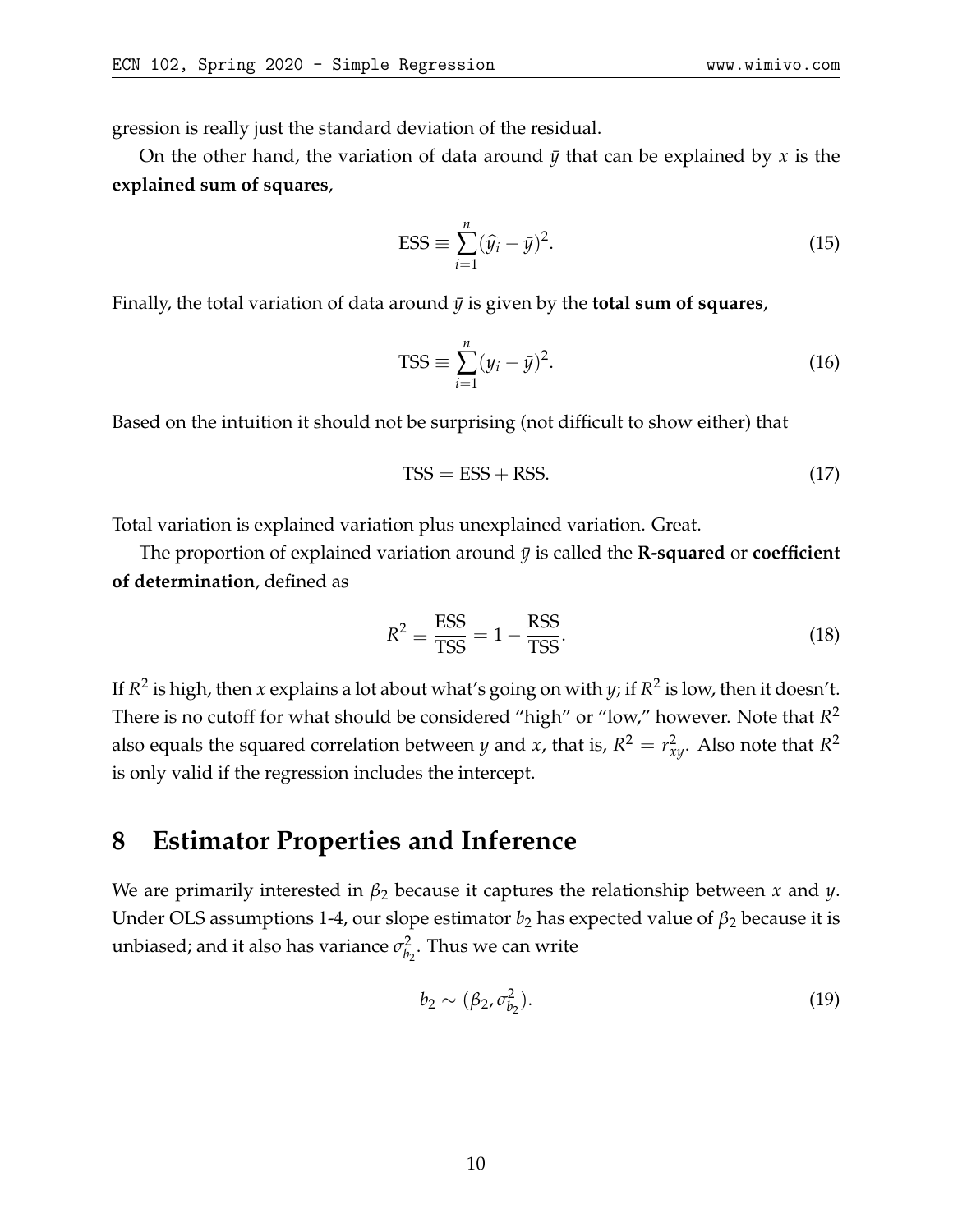For sufficiently large sample size (greater than 30), the *z*-score is approximately standard normal, that is,

$$
z \equiv \frac{b_2 - \beta_2}{\sigma_{b_2}},
$$

which is drawn from a  $\mathcal{N}(0, 1)$  distribution, approximately.

But we don't actually know what  $\sigma_{b_2}$  because is it is a function of  $\sigma_u$ , which is a unknown population parameter. So instead we must use the sample estimate of *σu*, given earlier as  $s_e$ . This then allows us to conclude that the sample standard error of  $b_2$  is

$$
se(b_2) = \frac{s_e}{\sqrt{\sum_{i=1}^n (x_i - \bar{x})^2}}
$$
(20)

So under OLS assumptions 1-4, for large enough sample size (which does *not* have a clear cut rule-of-thumb in this case), we appeal to the central limit theorem and conclude that

$$
t \equiv \frac{b_2 - \beta_2}{\text{se}(b_2)}\tag{21}
$$

is drawn from a  $T(n-2)$  distribution, where the distribution is usually approximate. If we add an additional assumption that the error terms are normally distributed (OLS5), then we can say that *t* is drawn from an exact  $T(n-2)$  distribution.

Hence for a hypothesis test with null-hypothesized value  $β_2^*$  $_2^*$ , you would calculate the *t*-statistic

$$
t = \frac{b_2 - \beta_2^*}{\mathrm{se}(b_2)}
$$

and would perform inference about  $\beta_2$  under the assumption that *t* was drawn from an approximate *T*(*n* − 2) distribution. Furthermore, for a two-sided 95 percent confidence intervals, for example, you'd use the formula

$$
[b_2 \pm t_{n-2,0.025} \times \text{se}(b_2)], \qquad (22)
$$

which should look similar (and indeed is analogous) to the confidence intervals of  $\bar{x}$ .

### **9 Regression by Hand**

Okay, so that's a lot to take in. At this point you should look at the formula sheet on one of the practice exams, because chances are you'll be relying on it when exam time comes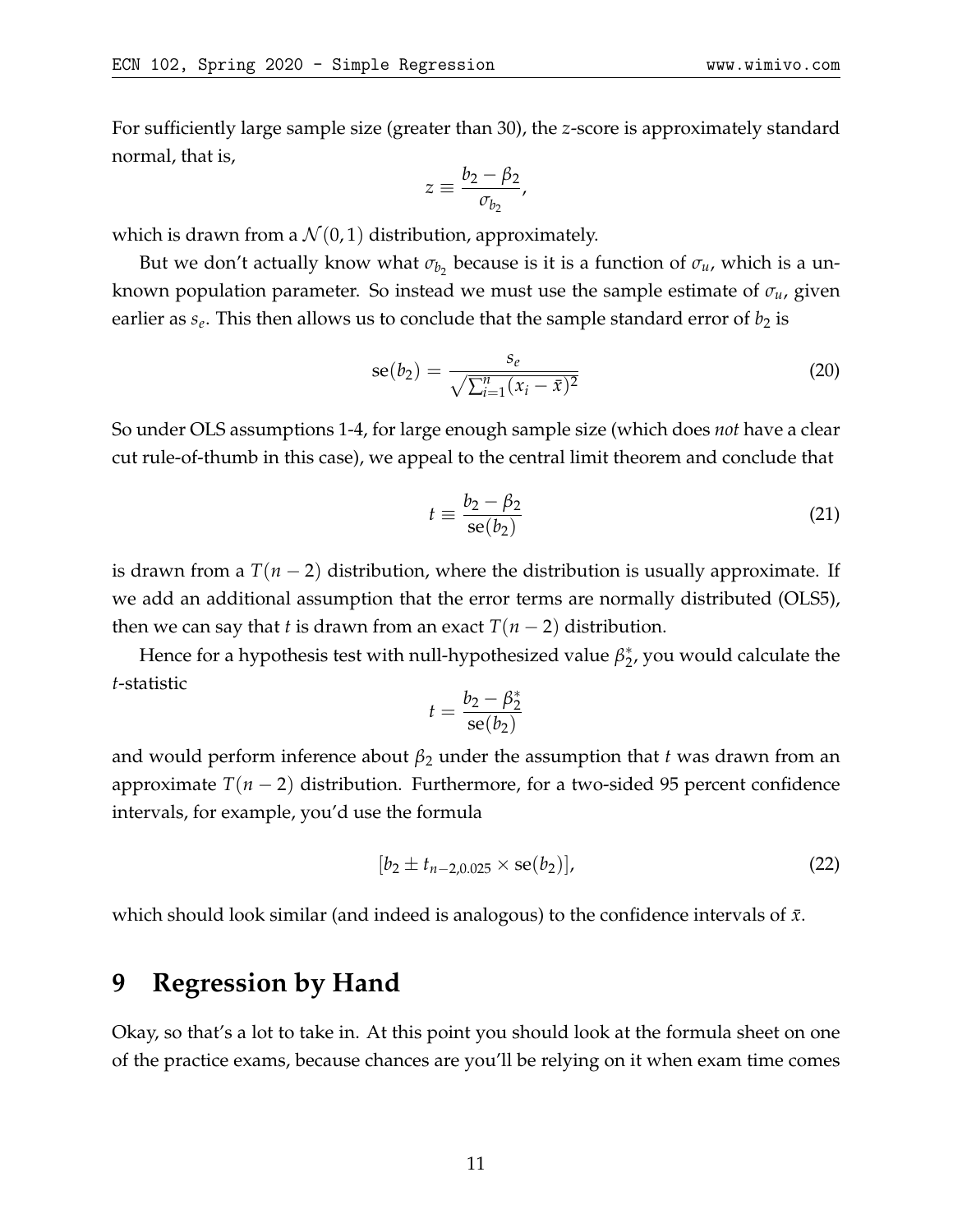around. To help you become familiar, I provide an example. Consider the following data:

$$
(x_1, y_1) = (0, 2),
$$
  

$$
(x_2, y_2) = (3, 3),
$$
  

$$
(x_3, y_3) = (3, 4).
$$

**Step 1: Estimate Regression Coefficients.** One approach is to use a table to methodically deal with a lot of different parts. For example, after calculating the sample means

$$
\bar{x} = \frac{1}{3} [0 + 3 + 3] = 2,
$$
  

$$
\bar{y} = \frac{1}{3} [2 + 3 + 4] = 3,
$$

we can fill out the following table:

|                | $x_i$          | $\bar{x}$ |      |                                     |                |                | $\left\ x_i-\bar{x}\right\ y_i\left\ \bar{y}\right\ y_i-\bar{y}\right\  (x_i-\bar{x})(y_i-\bar{y})\left\  (x_i-\bar{x})^2\right\  (y_i-\bar{y})^2$ |  |
|----------------|----------------|-----------|------|-------------------------------------|----------------|----------------|----------------------------------------------------------------------------------------------------------------------------------------------------|--|
| $\mathbf{1}$   | $\overline{0}$ | 2         | $-2$ | 2                                   | $\overline{3}$ |                |                                                                                                                                                    |  |
| 2              | $\overline{3}$ | 2         |      | $\mathbb{E} \left[ -3 \right]^{-1}$ | $\overline{3}$ | $\overline{0}$ |                                                                                                                                                    |  |
| $\mathfrak{Z}$ | $\overline{3}$ | 2         |      | 4                                   | $\overline{3}$ |                |                                                                                                                                                    |  |
|                | 6              |           |      | 9                                   |                |                |                                                                                                                                                    |  |

Then use the formula given on the formula sheet to get

$$
b_2 = \frac{\sum_{i=1}^n (x_i - \bar{x})(y_i - \bar{y})}{\sum_{i=1}^n (x_i - \bar{x})^2} = \frac{3}{6} = 0.5,
$$
  

$$
b_1 = \bar{y} - b_2 \bar{x} = 3 - 0.5(2) = 2.
$$

Thus our estimated regression is  $y_i = 2 + 0.5x_i + e_i$  with fitted values  $\hat{y}_i = 2 + 0.5x_i$ .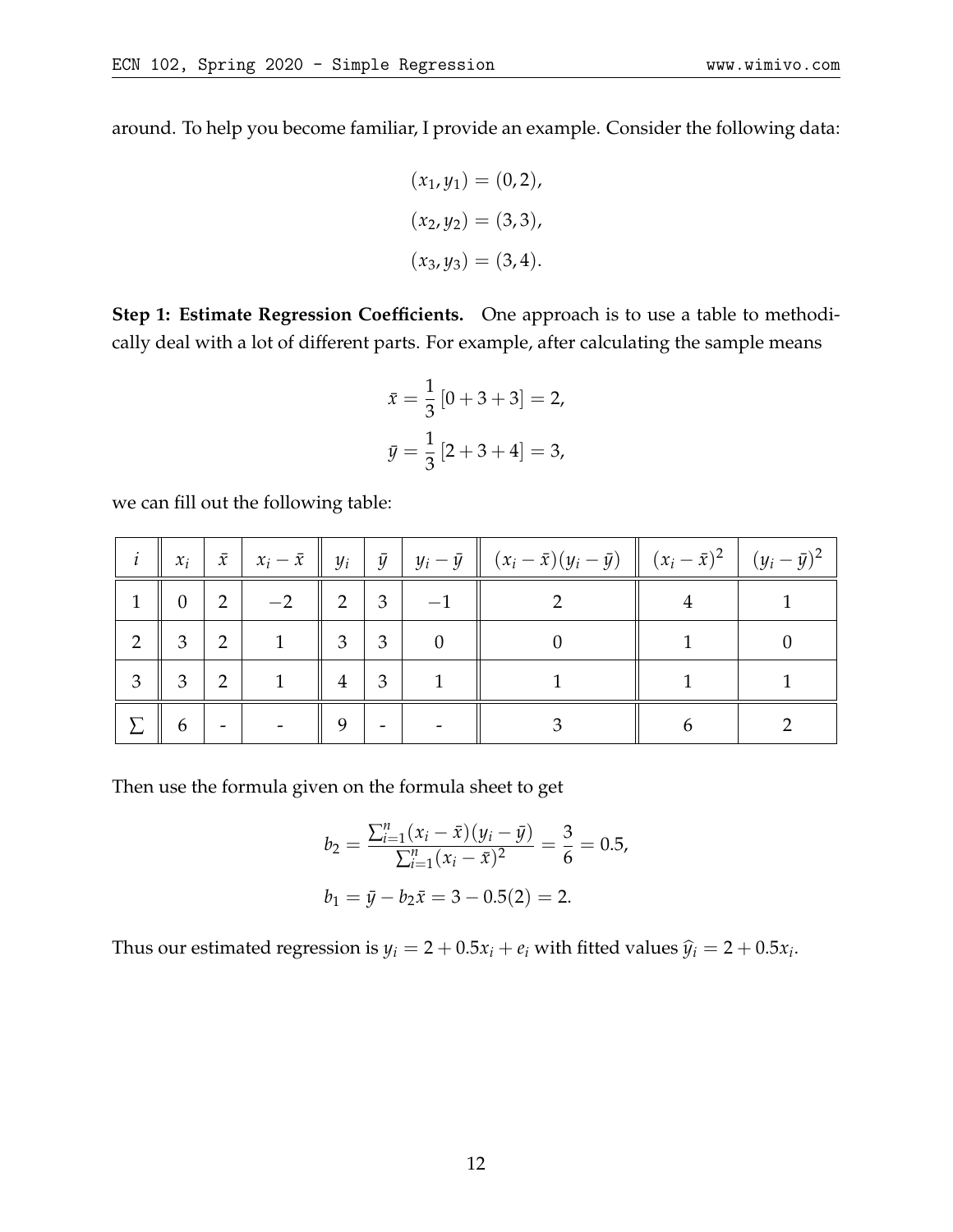Equivalently, you can use sample variances and covariance,

$$
s_x^2 = \frac{1}{n-1} \sum_{i=1}^n (x_i - \bar{x})^2 = \frac{6}{2} = 3,
$$
  
\n
$$
s_y^2 = \frac{1}{n-1} \sum_{i=1}^n (y_i - \bar{y})^2 = \frac{2}{2} = 1,
$$
  
\n
$$
s_{xy} = \frac{1}{n-1} \sum_{i=1}^n (x_i - \bar{x})(y_i - \bar{y}) = \frac{3}{2} = 1.5,
$$

to get

$$
b_2 = \frac{s_{xy}}{s_x^2} = \frac{1.5}{3} = 0.5.
$$

Or use correlation coefficient

$$
r_{xy} = \frac{1.5}{\sqrt{3}\sqrt{1}} \approx 0.866
$$

to calculate

$$
b_2 = r_{xy} \times \frac{s_y}{s_x} = 0.866 \times \frac{1}{\sqrt{3}} = 0.5.
$$

Depending on what information is given in a question, one approach will generally be faster than the others, and may even be the only tenable one.

**Step 2: Calculate Residuals.** We can find the standard error of the regression by finding the fitted values, i.e. by plugging each  $x_i$  into the regression formula and finding the corresponding  $\widehat{y}_i$ . Doing so gives

$$
\hat{y}_1 = 2 + 0.5(0) = 2,
$$
  

$$
\hat{y}_2 = 2 + 0.5(3) = 3.5,
$$
  

$$
\hat{y}_3 = 2 + 0.5(3) = 3.5.
$$

Note that you can easily calculate fitted values in Stata with command predict yhat after having run the regression, where the variable yhat will store the fitted values.

The residuals are the difference between the actual *y<sup>i</sup>* and what the regression line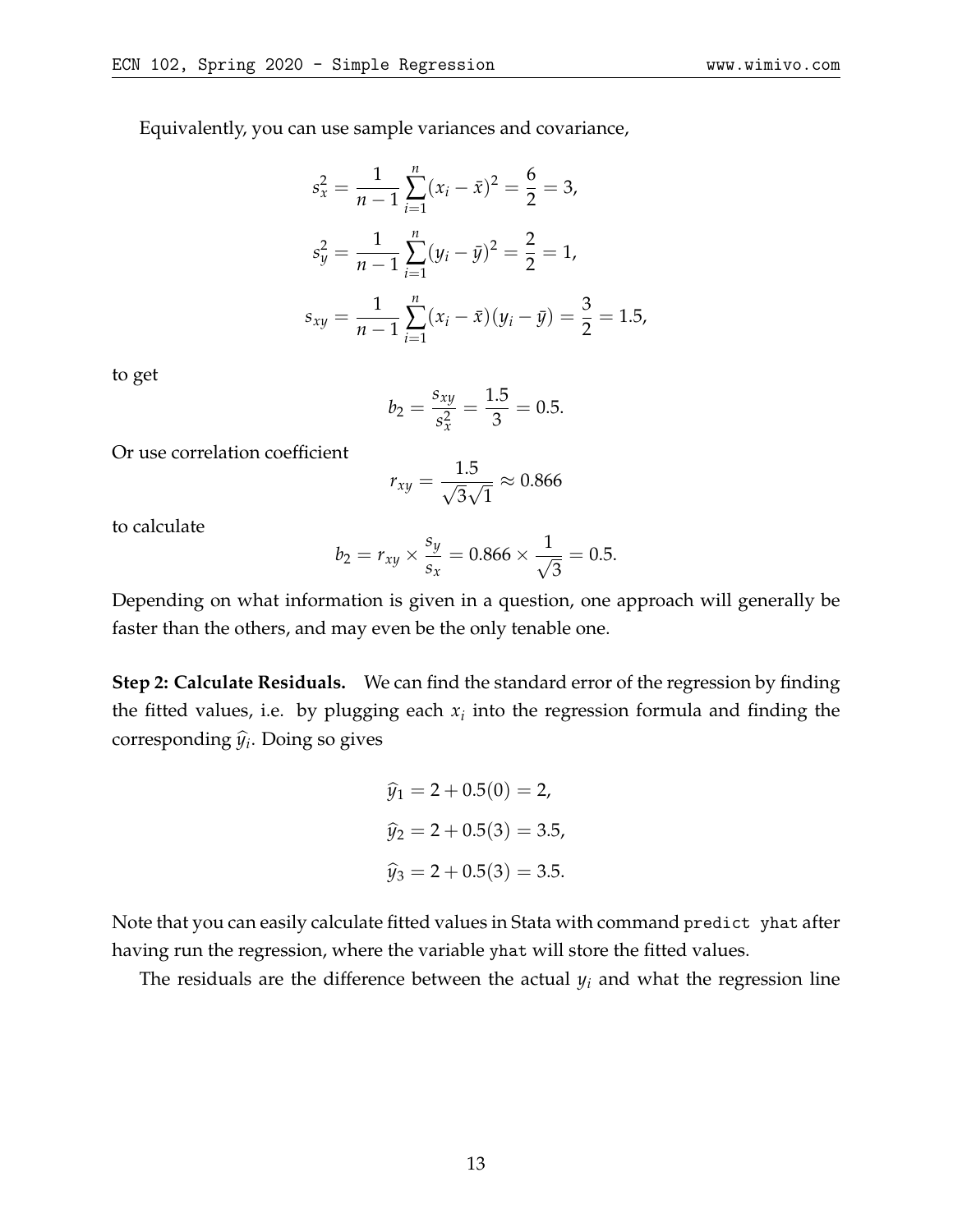expects *y<sup>i</sup>* to be based on *x<sup>i</sup>* , which in our case are

$$
e_1 = y_1 - \hat{y}_1 = 2 - 2 = 0,
$$
  
\n
$$
e_2 = y_2 - \hat{y}_2 = 3 - 3.5 = -0.5,
$$
  
\n
$$
e_3 = y_3 - \hat{y}_3 = 4 - 3.5 = 0.5.
$$

You can easily calculate the residuals in Stata by entering command predict e, resid after having run the regression, where the variable e will store the residuals.



FIGURE 4: The first residual is zero because the regression line falls right on top of the actual point. The second residual is negative because  $y_2 < \hat{y}_2$ ; and the third residual is positive because  $y_3 > \hat{y}_3$ .

**Step 3: Calculate Standard Error of Residual.** The residual sum of squares (RSS), uh, squares each residual and sums them up, so

$$
RSS = (0)^{2} + (-0.5)^{2} + (0.5)^{2} = 0.5.
$$

Now we can find the standard error of the residuals using formula

$$
s_e \equiv \sqrt{\frac{\text{RSS}}{n-2}} = \sqrt{\frac{1}{n-2} \sum_{i=1}^n (y_i - \widehat{y}_i)^2} = \sqrt{\frac{0.5}{3-2}} = 0.707.
$$